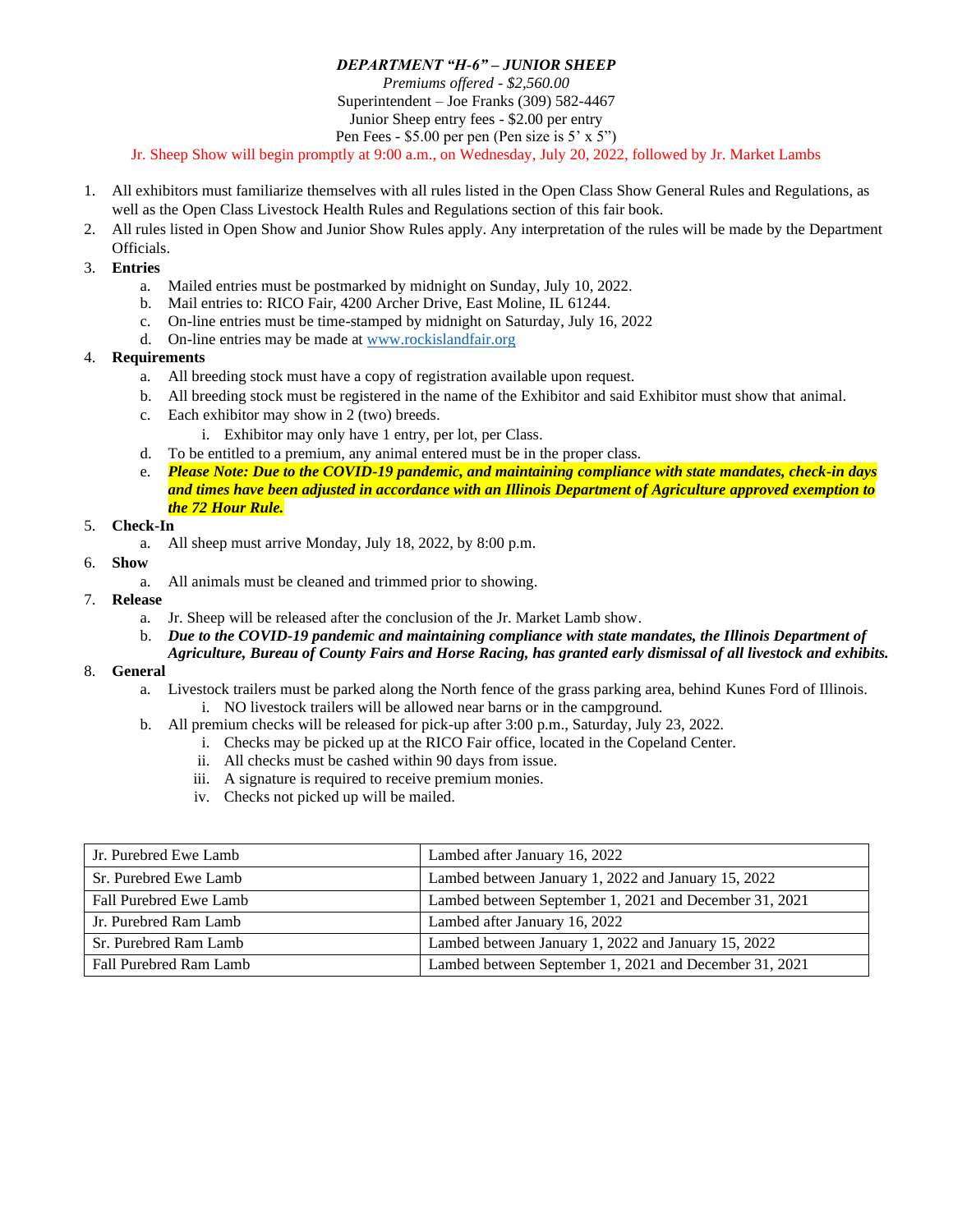| Lot # | <b>ALL OTHER BREEDS</b>            |               |     | <b>CLASS 1</b> |     |     |
|-------|------------------------------------|---------------|-----|----------------|-----|-----|
| 1000. | Junior Ewe Lamb                    | \$10          | \$9 | \$8            | \$7 | \$6 |
| 1001. | Senior Ewe Lamb                    | \$10          | \$9 | \$8            | \$7 | \$6 |
| 1002. | Fall Ewe Lamb                      | \$10          | \$9 | \$8            | \$7 | \$6 |
| 1003. | Ewe, over 1 year and under 2 years | \$10          | \$9 | \$8            | \$7 | \$6 |
| 1004. | <b>Champion Ewe</b>                | <i>Ribbon</i> |     |                |     |     |
| 1005. | Reserve Champion Ewe               | <b>Ribbon</b> |     |                |     |     |
| 1006. | Junior Ram Lamb                    | \$10          | \$9 | \$8            | \$7 | \$6 |
| 1007. | Senior Ram Lamb                    | \$10          | \$9 | \$8            | \$7 | \$6 |
| 1008. | Fall Ram Lamb                      | \$10          | \$9 | \$8            | \$7 | \$6 |
| 1009. | Ram, over 1 year and under 2 years | \$10          | \$9 | \$8            | \$7 | \$6 |
| 1010. | <b>Champion Ram</b>                | <b>Ribbon</b> |     |                |     |     |
| 1011. | Reserve Champion Ram               | <b>Ribbon</b> |     |                |     |     |

| Lot # | <b>DORSETT</b>                     |               |     | CLASS <sub>2</sub> |     |     |
|-------|------------------------------------|---------------|-----|--------------------|-----|-----|
| 1012. | Junior Ewe Lamb                    | \$10          | \$9 | \$8                | \$7 | \$6 |
| 1013. | Senior Ewe Lamb                    | \$10          | \$9 | \$8                | \$7 | \$6 |
| 1014. | Fall Ewe Lamb                      | \$10          | \$9 | \$8                | \$7 | \$6 |
| 1015. | Ewe, over 1 year and under 2 years | \$10          | \$9 | \$8                | \$7 | \$6 |
| 1016. | <b>Champion Ewe</b>                | <b>Ribbon</b> |     |                    |     |     |
| 1017. | Reserve Champion Ewe               | <b>Ribbon</b> |     |                    |     |     |
| 1018. | Junior Ram Lamb                    | \$10          | \$9 | \$8                | \$7 | \$6 |
| 1019. | Senior Ram Lamb                    | \$10          | \$9 | \$8                | \$7 | \$6 |
| 1020. | Fall Ram Lamb                      | \$10          | \$9 | \$8                | \$7 | \$6 |
| 1021. | Ram, over 1 year and under 2 years | \$10          | \$9 | \$8                | \$7 | \$6 |
| 1022. | <b>Champion Ram</b>                | <b>Ribbon</b> |     |                    |     |     |
| 1023. | Reserve Champion Ram               | <b>Ribbon</b> |     |                    |     |     |

| Lot # | <b>SHROPSHIRE</b>                  |               |     | CLASS 3 |     |     |
|-------|------------------------------------|---------------|-----|---------|-----|-----|
| 1024. | Junior Ewe Lamb                    | \$10          | \$9 | \$8     | \$7 | \$6 |
| 1025. | Senior Ewe Lamb                    | \$10          | \$9 | \$8     | \$7 | \$6 |
| 1026. | Fall Ewe Lamb                      | \$10          | \$9 | \$8     | \$7 | \$6 |
| 1027. | Ewe, over 1 year and under 2 years | \$10          | \$9 | \$8     | \$7 | \$6 |
| 1028. | <b>Champion Ewe</b>                | <i>Ribbon</i> |     |         |     |     |
| 1029. | Reserve Champion Ewe               | <b>Ribbon</b> |     |         |     |     |
| 1030. | Junior Ram Lamb                    | \$10          | \$9 | \$8     | \$7 | \$6 |
| 1031. | Senior Ram Lamb                    | \$10          | \$9 | \$8     | \$7 | \$6 |
| 1032. | Fall Ram Lamb                      | \$10          | \$9 | \$8     | \$7 | \$6 |
| 1033. | Ram, over 1 year and under 2 years | \$10          | \$9 | \$8     | \$7 | \$6 |
| 1034. | <b>Champion Ram</b>                | <i>Ribbon</i> |     |         |     |     |
| 1035. | Reserve Champion Ram               | <b>Ribbon</b> |     |         |     |     |

| Lot # | <b>HAMPSHIRE</b>                   |               |     | CLASS <sub>4</sub> |     |     |
|-------|------------------------------------|---------------|-----|--------------------|-----|-----|
| 1036. | Junior Ewe Lamb                    | \$10          | \$9 | \$8                | \$7 | \$6 |
| 1037. | Senior Ewe Lamb                    | \$10          | \$9 | \$8                | \$7 | \$6 |
| 1038. | Fall Ewe Lamb                      | \$10          | \$9 | \$8                | \$7 | \$6 |
| 1039. | Ewe, over 1 year and under 2 years | \$10          | \$9 | \$8                | \$7 | \$6 |
| 1040. | <b>Champion Ewe</b>                | <b>Ribbon</b> |     |                    |     |     |
| 1041. | Reserve Champion Ewe               | <b>Ribbon</b> |     |                    |     |     |
| 1042. | Junior Ram Lamb                    | \$10          | \$9 | \$8                | \$7 | \$6 |
| 1043. | Senior Ram Lamb                    | \$10          | \$9 | \$8                | \$7 | \$6 |
| 1044. | Fall Ram Lamb                      | \$10          | \$9 | \$8                | \$7 | \$6 |
| 1045. | Ram, over 1 year and under 2 years | \$10          | \$9 | \$8                | \$7 | \$6 |
| 1046. | <b>Champion Ram</b>                | <b>Ribbon</b> |     |                    |     |     |
| 1047. | Reserve Champion Ram               | Ribbon        |     |                    |     |     |